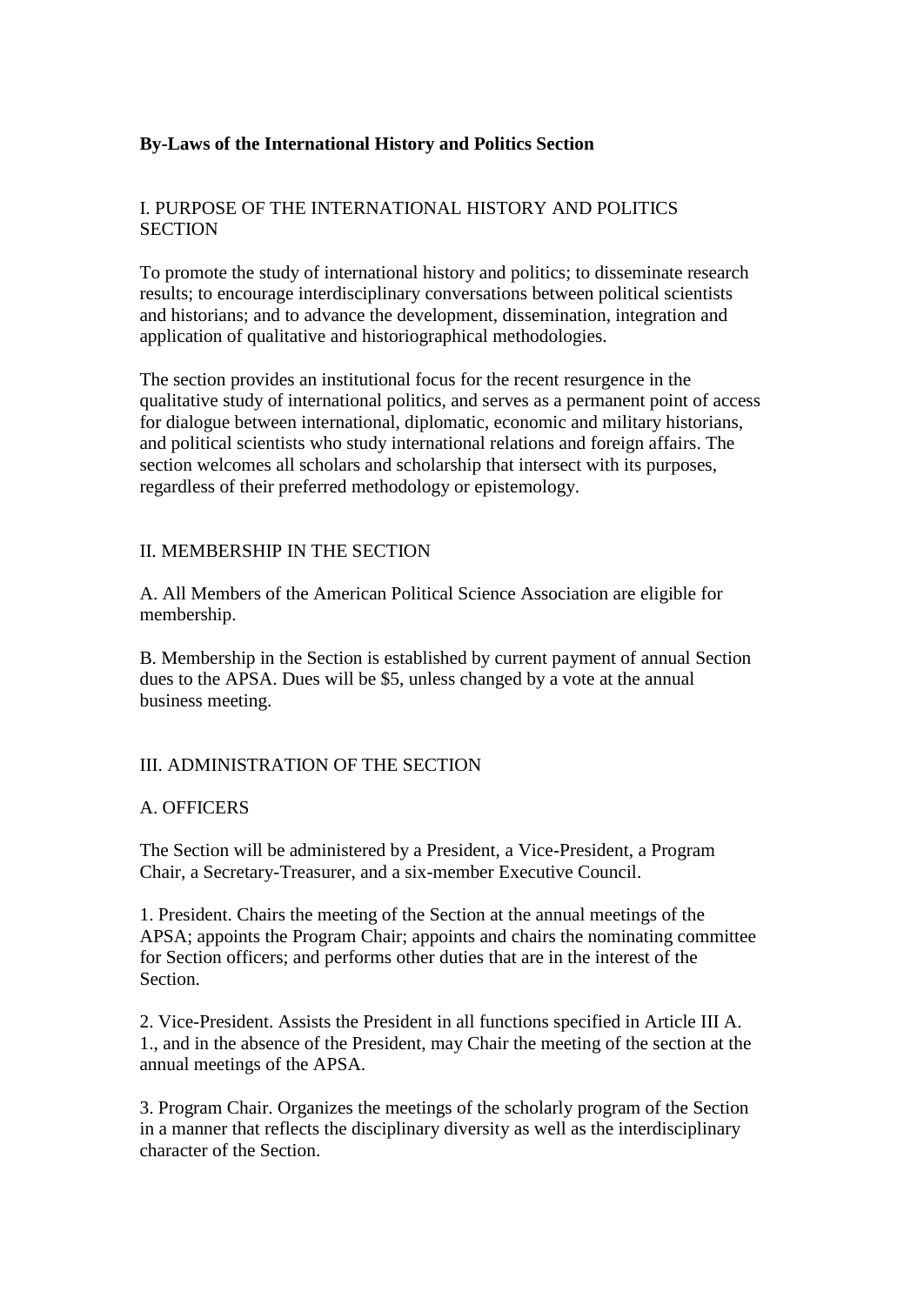4. Secretary-Treasurer. Maintains roster of members; administers mailings to the membership; manages income and disbursements, and keeps financial records, of the Section; prepares an annual report to the APSA; and maintains the minutes of the Business meeting.

5. Newsletter Editor. Directs and produces any publications of the Section, as established by the Council. Appointed by the President, subject to the approval of the Executive Council and Section officers. S/he solicits material for the newsletter and oversees its publication.

6. Council: Represents the disciplinary diversity and interdisciplinary character of International History and Politics; makes general thematic and administrative policy for the Section; approves the budget and plans for the financial needs of the Section

For the single offices (i.e., President, Vice-President, Program Chair, and Secretary-Treasurer), more than one person may jointly fill the position. In such cases, they must be nominated together for election. And in any instance where the officers of the Section make a collective decision, each office will have only one vote.

#### B. ELECTIONS

1. For the election of all officers and Council members except the Program Chair (see III. B. 4. below) the President of the Section shall organize a nominating committee composed of three members of the Section. All section members, including section officers, are eligible to serve on the nominating committee.

2. A group of ten or more members of the Section may nominate additional candidates for office. Such a petition, including a statement of agreement of the candidate to stand for office, must be received by the President at least two weeks before the Section meeting.

3. For offices for which no petitions have been received, the nominating committee's proposals will be elected upon approval of a majority of those voting at the business meeting. The officers and Council members so elected at the annual meeting will take office at its close. For offices that are contested, an email ballot will be conducted among the membership of the Section as soon as practicable after the annual meeting, with a deadline for the receipt of ballots specified. Elections to single offices will be by plurality. The membership of the Section shall be informed of the election outcomes via email.

4. The Program Chair shall be appointed by the President, Vice-President, Program Chair and Secretary-Treasurer by June 25 of each year, and shall hold office for twelve months from the completion of the Annual Meeting of the American Political Science Association in that year.

5. For the election of the initial Council a nominating committee composed of three members of the Section will propose a slate of candidates to the business meeting that